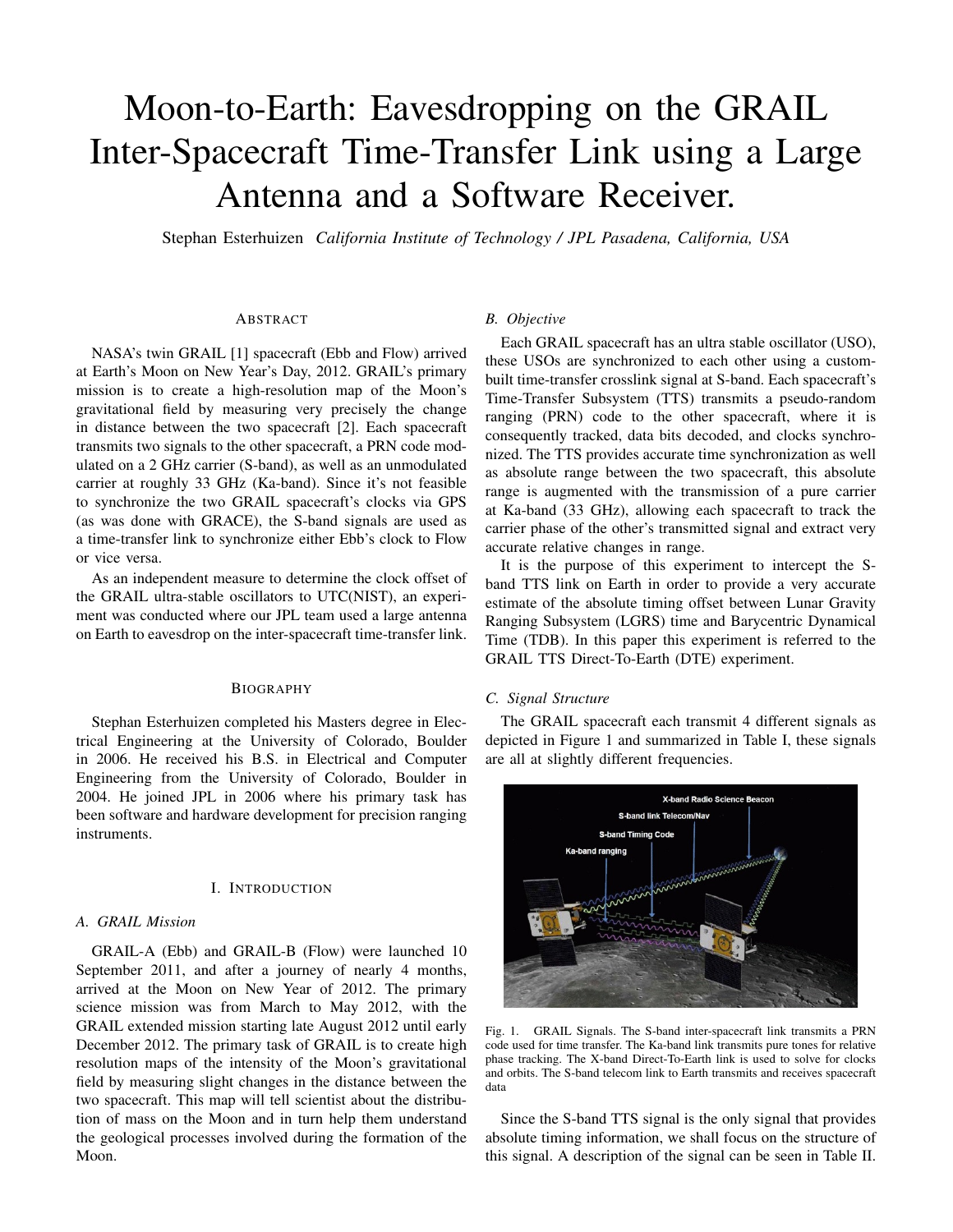| <b>Frequency Band</b> | <b>Purpose</b>                                |
|-----------------------|-----------------------------------------------|
| S-band (TTS)          | Inter-spacecraft time transfer and absolute   |
|                       | ranging                                       |
| Ka-band               | Inter-spacecraft relative ranging             |
| X-band                | Earth tracks this signal for orbit determina- |
|                       | tion                                          |
| S-band (Telemetry)    | Telemetry to Earth                            |

TABLE I

A TABLE OF SIGNALS TRANSMITTED BY EACH GRAIL SPACECRAFT

Notice the spacecraft transmits ranging codes with an identical pseudo noise code as the GPS C/A code as well as chipping rates in the order of 1 million chips per second.

The data message is, of course, quite different than GPS. The spacecraft transmits an integer epoch counter (eg. how many code epocs have passed) as well as other information needed for time transfer. The software decodes this integer epoch counter (the integer part of LGRS time) and use the current state of the PRN code tracking to provide unambiguous pseudorange estimates to the GRAIL spacecraft.

| <b>Description</b>           | <b>GRAIL-A</b>      | <b>GRAIL-B</b>      |
|------------------------------|---------------------|---------------------|
| USO Freq. (MHz)              | 4.832               | 4.832099            |
| Approximate TX Freq. (MHz)   | 2032                | 2207                |
| Chipping Rate (chips/sec)    | 966400              | 1017284             |
| Data Rate (bps)              | 50                  | 50                  |
| PRN Code                     | <b>GPS C/A PRN1</b> | <b>GPS C/A PRN2</b> |
| Transmit Power (mW)          | 79.4                | 79.4                |
| Transmit Antenna Gain (dBiC) | 11.8                | 10.9                |

TABLE II

S-BAND TTS SIGNAL PROPERTIES

## II. MOTIVATION

In order to solve for the offset between LGRS time and UTC, the GRAIL spacecraft provides a 'time correlation' packet in the downlink telemetry. When a TTS packet arrives via serial port at the flight computer, it gets timestamped, transmitted down to Earth and then timestamped again in UTC. After removing one-way light time, an offset of LGRS and UTC can be obtained at the 10-100 millisecond level.

This experiment attempts to reduce the time transfer accuracy to the sub micro-second level by directly measuring the TTS ranging code on Earth and timestamping with UTC.

## III. EXPERIMENTAL SETUP

In order to intercept the TTS signal on Earth, two main points need to be considered:

- Does the geometry allow Earth to be in the main beam of the TTS antenna
- How much gain is needed on the receive antenna to allow for sufficient SNR to decode the GRAIL data bits.

Once it is established with the given geometry and receive antenna size that enough signal power is present to decode data bits, we will discuss the receiver setup, signal processing and delay calibration.

#### *A. Moon-to-Earth Geometry*

Both spacecraft are in near-polar, near-circular orbits around the moon, with a mean altitude of 55km for the science phase and 20km for the extended mission science phase. The spacecraft orbital period is slightly less than 2 hours. With this in mind, one can imagine the spacecraft orbit being 'dead on' when viewed from Earth roughly every half lunar orbit (13.6 days). When the moon has orbited 1/4 of a cycle (6.8 days) from these positions, the GRAIL spacecraft will trace out nearcircular orbits as viewed from Earth, and the TTS antenna will always be at right-angles with any Earth antenna, making it very difficult to track due to the relatively low gain of the transmit antenna. A visualization of the geometry where the TTS antenna illuminates the Earth is depicted in Figure 2.

The transmit antenna gain pattern for both spacecraft is no more than 13dB below peak gain at 30 degrees off boresight, this number was picked when scheduling tracking time with the JPL Deep Space Network (DSN). This leads to tracking opportunities roughly every 13 days.



Fig. 2. GRAIL-to-Earth Geometry: Every 13 to 14 days the orbits of GRAIL align with the Earth such that GRAIL's TTS antenna illuminates the Earth, making it possible to track the signal on Earth.

## *B. Link Budget*

DSS24, a 34 meter beam waveguide antenna was already used to track the GRAIL S-band telemetry and X-band beacon. It was thus natural to perform a link budget calculation using DSS24 parameters to see if this station will have sufficient gain. Table III has a quick derivation of link budget.

These link budgets assume worst case scenario, eg. the Moon is in full daylight (400 Kelvin noise contribution) as well as at its furthest distance from the Earth. Making these assumptions, the carrier to noise-density ratio (C/No) will be in the range of 34 dB-Hz to 48 dB-Hz depending on the angle the transmit antenna makes with Earth (30 and 0 degrees off boresight, respectively). It is thus quite feasible to track the GRAIL signal using a 34 meter antenna on Earth.

#### *C. Receiver and Signal Processing*

The JPL radio science team provided a Portable Radio Science Receiver [3] (PRSR) for this work. This is a flexible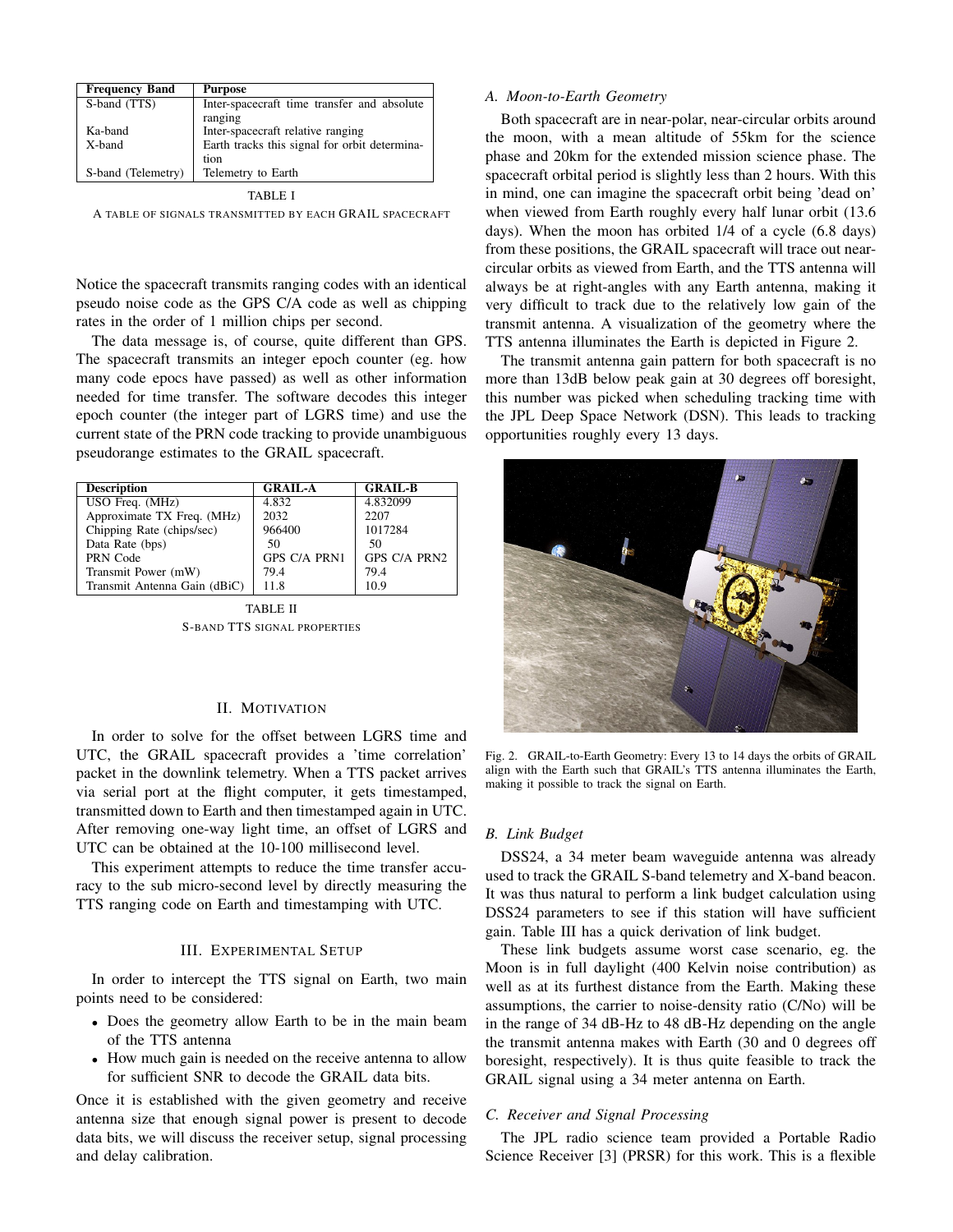| <b>Description</b>      | <b>GRLA</b> | <b>GRLB</b> | <b>Notes</b>      |  |
|-------------------------|-------------|-------------|-------------------|--|
| Transmitter EIRP (dBm)  | 27.4        | 26.6        | At boresight      |  |
| Path loss, Perigee (dB) | $-210.4$    | $-209.6$    | Range approx.     |  |
|                         |             |             | 405696 km         |  |
| 34m Antenna Gain (dB)   | 55.3        | 54.6        | 55% efficiency    |  |
| Signal Power (dBm)      | $-127.7$    | $-128.4$    | At input to LNA   |  |
| System Temperature (K)  | 212         | 212         | Moon dominates    |  |
|                         |             |             | at $400K$         |  |
| Noise Density (dBm)     | $-175.3$    | $-175.3$    | At input to LNA   |  |
| $SNR$ (dB-Hz)           | 47.6        | 46.9        | $0$ deg off bore- |  |
|                         |             |             | sight             |  |
| $SNR$ (dB-Hz)           | 34.6        | 33.9        | 30 deg off bore-  |  |
|                         |             |             | sight             |  |

## TABLE III

LINK BUDGET CALCULATION FOR GRAIL-A AND GRAIL-B. DEPENDING ON VIEWING ANGLE WITH EARTH, SNRS WILL RANGE FROM 34 TO 48 DB-HZ DURING MOON PERIGEE.

receiver with programmable bandwidths, sample rates, tuning frequencies, etc. Since the GRAIL-A TTS frequency (2032 MHz) is outside of the DSN operating band, instrument was installed at the DSS24 pedestal, allowing for direct access to the waveguide.

This receiver has three inputs:

- Intermediate Frequency (IF) input: 100-600 MHz
- 100 MHz input: Used for creating the 1.28 GHz sample clock for ADC
- 1 PPS input: Used to select the correct 100 MHz clock edge to indicate integer second epoch.

The PRSR does not directly accept the GRAIL S-band frequencies (2 GHz), thus a mixer, filter, amplifier stage was added before the PRSR to mix with 1700 MHz (coherent with 100 MHz reference) in order to present the PRSR with an IF of 332 MHz (GRAIL-A) and 507 MHz (GRAIL-B).

The PRSR was configured to save 3.2 MHz of bandwidth centered at each spacecraft IF frequency with 4-bit resolution. Even though the receiver is capable of higher bandwidths and 16-bit resolution, this would be overkill when sampling signals that are below the thermal noise floor. The JPL team installed 3 USB drives with 3 Terabyte capacity. The write speed for USB is limited around 20 MBytes/second, this was another factor when selecting bandwidth and resolution. With two GRAIL channels running in parallel at 6.4 MBytes/second, there is plenty of margin left.

#### *D. Signal Processing*

The signal processing consists of a handful of programs written in C and C++, using Python to glue them together (as demonstrated in Table IV). The observable extraction very closely follows signal processing in the TurboRogue [4] [5] receiver.

| Name          | Language | <b>Description</b>                |
|---------------|----------|-----------------------------------|
| fft_acquire   |          | Performs FFT acquisition          |
| prn_track     |          | Carrier and Code tracking         |
| decodeGrail   | $C++$    | Decodes data bits, same code run- |
|               |          | ning on GRAIL                     |
| fitter        | C        | Fits quadratics to 1sec epocs     |
| signalTracker | Python   | Glues together above programs     |
|               |          |                                   |

TABLE IV

THE SOFWARE RECEIVER COMPONENTS

The level 1 output is 1 second time-tagged phase, range and transmit time observables. The latter observable is used by the GRAIL science team to solve for the clock offset between GRAIL and UTC. Below is an example output file:

# \$Revision: 89 \$, Data Date:2012 65 19238... # utc\_offset:s,Phase:s, Range:s, txtime:s 11.0 -0.000059798586 -0.003164565876 1615072.742544763023 12.0 -0.000065250047 -0.003170027799 1615073.742550225462 13.0 -0.000070702738 -0.003175469676 1615074.742555667180 14.0 -0.000076156656 -0.003180926119 1615075.742561123333

The 4th column, txtime, is in units of seconds, this is the transmit time as decoded by the software timestamped with UTC (eg 11 seconds offset from year 2012, day of year 65, second of day 19238). Tracking of PRN code alone yields an ambiguity of approximately 1ms, it is up to the *decode-Grail* software to use the ambiguous output of *prn track*, decode data bits, and report an unambiguous GRAIL time. In the example above, at 11 seconds the GRAIL time was 1615072.742544763023 seconds. This is time as received on Earth. To obtain actual time onboard GRAIL, one needs to correct for one-way light time.

## *E. Delay Calibration*

The purpose of this experiment is to determine absolute time offset, careful note must be taken of absolute delays. This includes path delays at the DSS24 facility. Table V contains a summary of all station delays. The internal PRSR delay was measured by tracking a BPSK modulated signal at the GRAIL-A IF frequency (332 MHz). This BPSK modulation was coherent with both the PRSR 1PPS and 100MHz reference signals.

Note, the DSN distributes its own timescale [6] and tracks the offset of UTC(Goldstone) (as realized by the station master clock) to UTC(NIST). All PRSR timestamps are in UTC(PRSR), not UTC(NIST). First the path delay corrections  $\tau_{total}$  need to be applied to correct UTC(PRSR) to UTC(DSS24/Goldstone), then the DSN provided offset of UTC(Goldstone) to UTC(NIST) need to be applied.

Timestamp adjustment from UTC(PRSR) to UTC(DSS24) can be calculated by differencing the microwave path delay and timing path delay (from Table V):

$$
\tau_{total} = \tau_{RF} - \tau_{timing}
$$
  
= 292.21ns - 131.84ns  
= 160.37ns \pm 15ns

Note the error bars on this measurement is  $\pm 15$  nanoseconds. Most of this error is due to the uncertainty of when the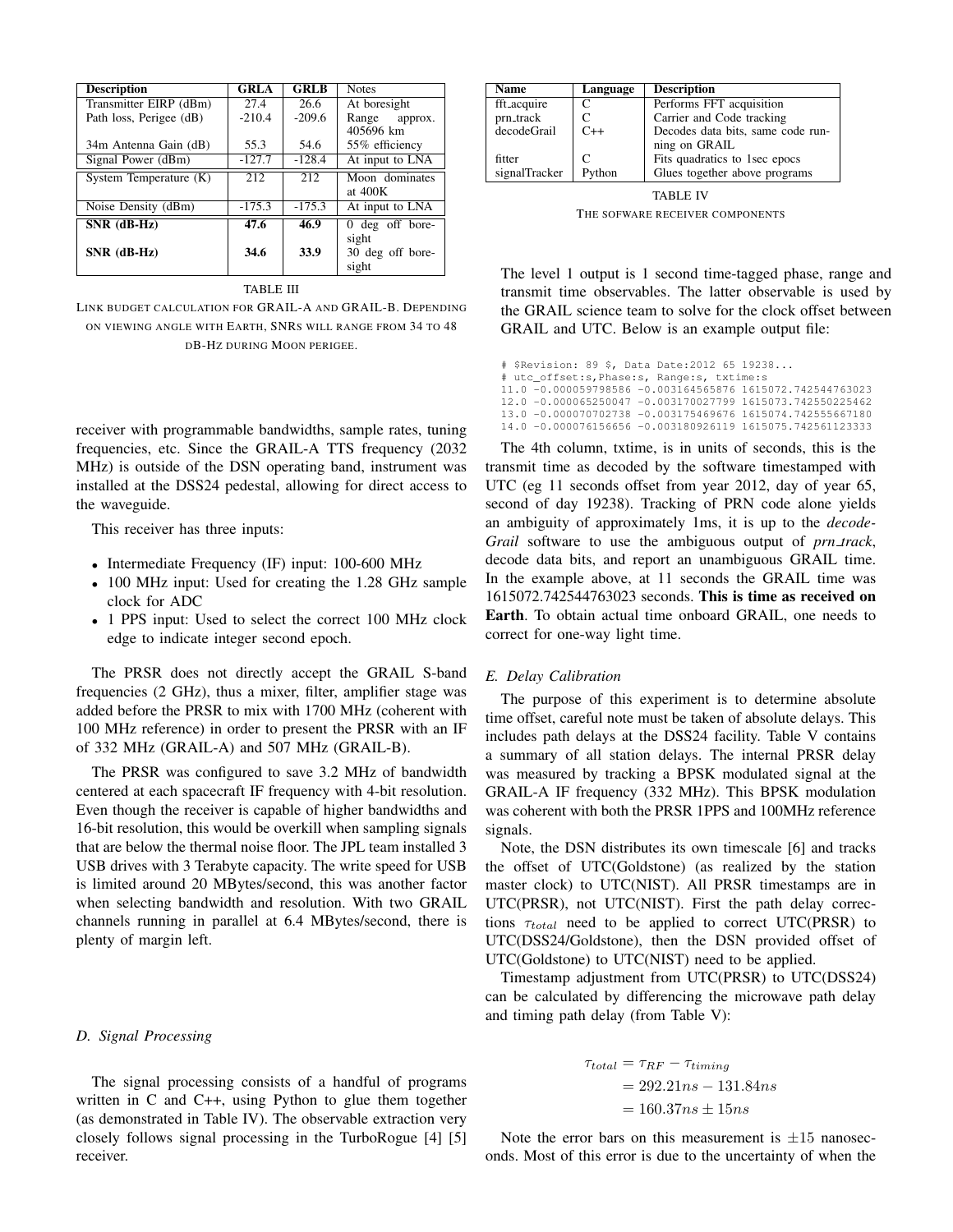| Symbol            | Delay (ns) | <b>Description</b>           | <b>Method</b> |
|-------------------|------------|------------------------------|---------------|
| Td,down           | 34.48      | Antenna aperture plane to    | Computed      |
|                   |            | DSS reference location       |               |
| Tc                | 204.13     | Antenna aperture to horn     | Computed      |
|                   |            | phase center                 |               |
| T <sub>4</sub>    | 10.74      | Horn phase center to range   | Computed      |
|                   |            | calibration coupler          |               |
|                   | 35.71      | Range calibration coupler to | Estimated     |
|                   |            | the rack                     |               |
|                   | 7.14       | Rack, R.F/mixer/IF           | Estimated     |
|                   | $\Omega$   | PRSR internal RF delay       | Measured      |
|                   |            | (Measured RF-PPS delay)      |               |
| To<br>$\tau_{RF}$ | 292.21     | Path delay, DSS24 refer-     |               |
| tal RF de-        |            | ence location to PRSR        |               |
| lay)              |            |                              |               |
| <b>Ttct</b>       | 112.24     | 1PPS and 100MHz Delay        | Measured      |
|                   |            | from TCT to PRSR input       |               |
| Tint              | 19.6       | PRSR internal timing delay   | Measured      |
| $\tau_{timing}$   | 131.84     | Path delay, DSS24 refer-     |               |
| (Total            |            | ence location to PRSR        |               |
| timing            |            |                              |               |
| delay)            |            |                              |               |

TABLE V RF AND TIMING DELAY MEASUREMENTS

1pps and 100 MHz edges occur. As the 1pps and 100MHz edges drift apart, the PRSR can end up choosing a different 10ns edge.

## IV. RESULTS

This section describes results of the GRAIL TTS DTE experiment. As of the writing of this paper, GRAIL is in its extended mission with TTS DTE observations ongoing.

#### *A. Carrier to Noise-Density Ratio (C/No)*

To get an idea of the range of C/No over multiple DSN tracks, refer to Figure 3. This shows C/No for the entire track, peak observed C/No is right around 45 dB-Hz, close enough the estimated values in Table III). The C/No difference from one observation to the next (usually only a day or two apart) is due to the change in angle of the transmit antenna to the receive antenna. The observations of 2012/104 and 2012/106 stands out particularly due to low C/No, this was traced back to a DSS24 pointing issue.

A zoomed in view of the first track TTS track (5 March 2012) and the third TTS extended mission track (22 September 2012) can be seen in Figures 4 and 5 respectively. The structure in C/No is due to the transmit antenna gain pattern. Notice in Figure 4 how GRAIL-A is tracked first, followed by a few minute gap until GRAIL-B is tracked, followed by approximately one hour of no signals (while the Moon is occulting both spacecraft). This delicate dance is reversed in Figure 5, indicating the spacecraft have switched positions for the extended mission.

# *B. Pseudorange*

An example of the GRAIL-A pseudorange can bee seen in Figure 6. GRAIL-A was tracked from a few seconds after the occultation ended until the TTS antenna was nearly orthogonal to Earth, this geometry change is evident in the pseudorange



Fig. 3. GRAIL carrier to noise-density ratio for March 2012 to September 2012. For each pass, the C/No varies from approximately 45 dB-Hz to 25 dB-Hz. Tracking stops when the Moon occults the TTS signal or when the TTS antenna is at right angles with Earth.



Fig. 4. GRAIL 2012/65 (5 March 2012) C/No. GRAIL-A tracked first, followed by GRAIL-B.

by observing the spacecraft moving towards the Earth, but slowing down until 1900 seconds into the observation where the pseudorange is changing very slowly.

To get a better understanding of the noise on this measurement, pseudorange minus phase, also known as code minus carrier, is plotted in Figure 7. Consistent with a C/No ranging from 42 dB-Hz down to 25 dB-Hz, notice the  $1\sigma$  scatter increasing from about 4ns to 25ns. A similar pseudorange minus phase plot for GRAIL-B can be seen in Figure 8. The GRAIL-B range scatter decreases over time as the angle off boresight (as viewed from Earth) decreases.

# *C. S-band minus X-band*

A quick sanity check can be performed by comparing TTS S-band doppler to the radio science beacon X-band doppler. The carrier transmitted by the X-band beacon is tracked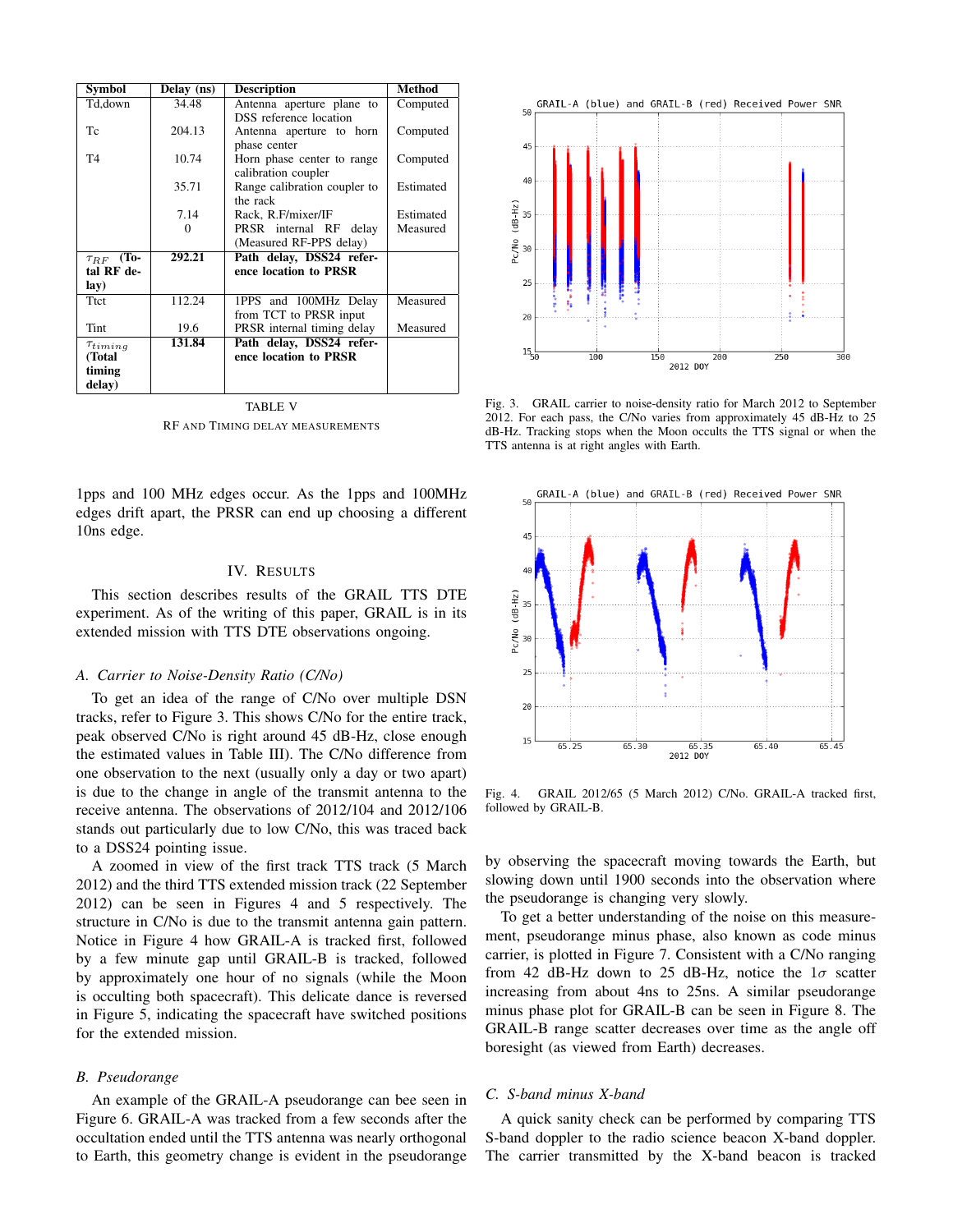

Fig. 5. GRAIL 2012/266 (22 September 2012) C/No.GRAIL-B tracked first, followed by GRAIL-A. The spacecraft switched positions for the extended mission.



Fig. 6. GRAIL-A Pseudorange for 2012/65. The spacecraft is initially moving towards Earth, this rate slows down until the spacecraft motion (and transmit antenna) is nearly orthogonal with Earth

simultaneously at DSS24 with another PRSR synchronized to the same station master clock. The residual after differencing GRAIL-A X-band from S-band can be seen in Figure 9.

There is a bias of 1 mm/s between the two measurements. This is also the minimum offset obtainable by shifting timetags in any direction, indicating further investigation is necessary in understanding the bias between the two measurements. It is conceivable this is due atmospheric effects between the two frequencies, but it's hard to imagine these effects causing a constant bias of 1 mm/s.

# *D. Absolute timing*

The main purpose of this experiment was to determine the offset between the GRAIL clocks (LGRS time) and TDB. By tracking the PRN codes on Earth, one can obtain LGRS



Fig. 7. GRAIL-A Pseudorange-Phase for 2012/65. Range scatter  $(1\sigma)$ increases from 4ns to about 25ns as the C/No decreases.



Fig. 8. GRAIL-B Pseudorange-Phase for 2012/65. Range scatter  $(1\sigma)$ decreases from 10ns to about 4ns as the C/No increases.

time modulo approximately 1 millisecond (PRN code repeat period). By decoding the data bits and obtaining the 'epoch count', this ambiguity can be removed. This observable is time as *r*eceived, and the one-way light time needs to be corrected for to obtain time at the spacecraft. This was performed by the Gerhard Kruizinga and his inner-planet navigation team at JPL, results are plotted in Figure 10.

The dominant effect in this plot is clock rate offset. Both GRAIL clocks are intentionally offset from nominal by a few nanoseconds per second, with GRAIL-A running slightly slower than nominal and GRAIL-B running slightly faster. The absolute timing plots are not densely filled because observations were sparse (10 hours observing approximately every 13 days). The three discontinuities observed are due to reboots of the a spacecraft, causing loss of integer epoch counter (or loss of time), resulting in synchronizing the local